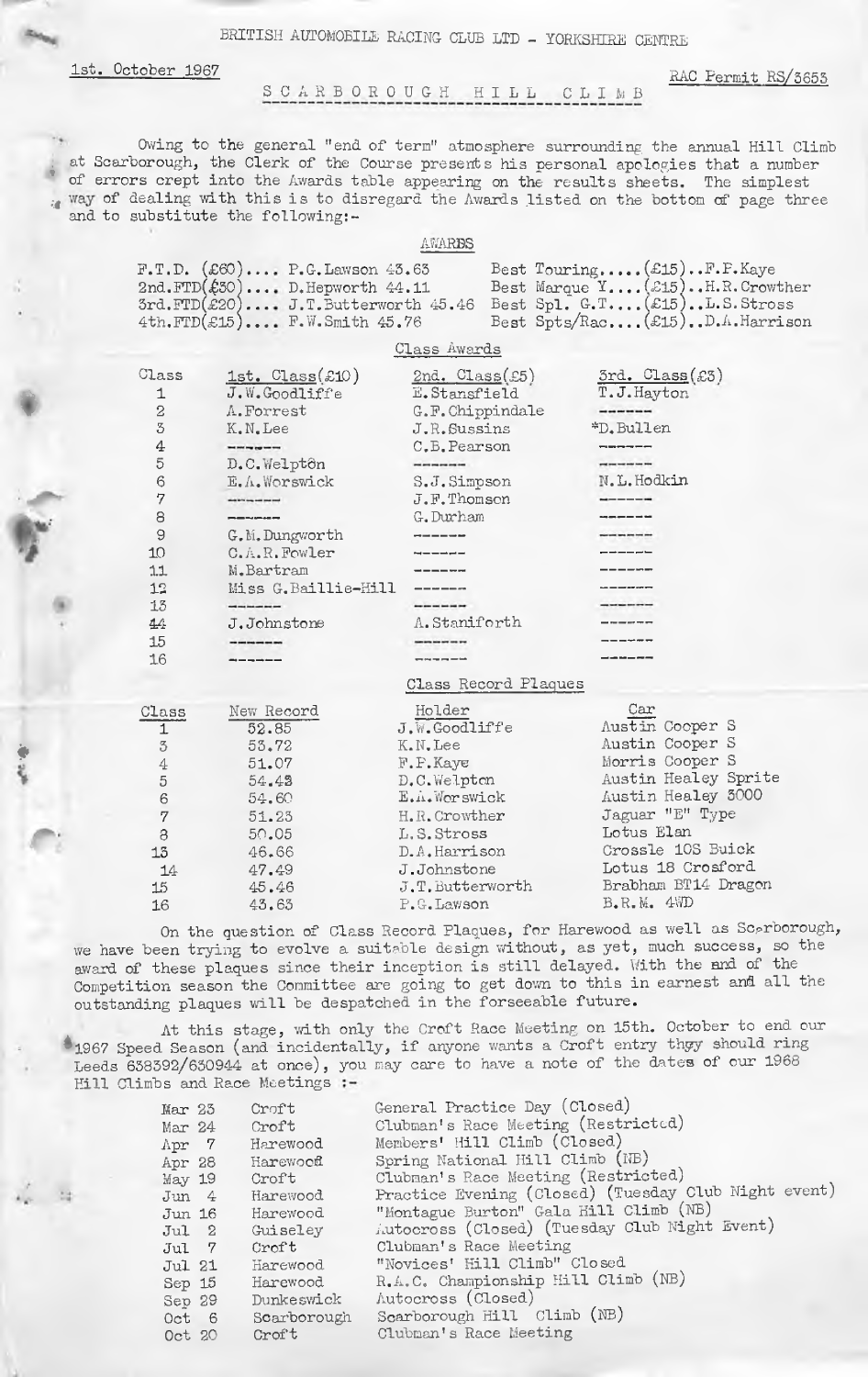$\mathcal{L} = \mathcal{L} = \mathcal{L} = \mathcal{L}$ 

المداور وواديا والمنافي الدائر المواطن والمتفق والتاريخ

a service in the service of the  $\frac{1}{\sqrt{2}}\left(\frac{1}{\sqrt{2}}\frac{\partial \phi}{\partial x}\right)^{-1}=\frac{1}{2}\left(\frac{1}{\sqrt{2}}\frac{\partial \phi}{\partial x}\right)^{-1}=\frac{1}{2}\left(\frac{1}{\sqrt{2}}\frac{\partial \phi}{\partial x}\right)^{-1}=\frac{1}{2}\left(\frac{1}{\sqrt{2}}\frac{\partial \phi}{\partial x}\right)^{-1}=\frac{1}{2}\left(\frac{1}{\sqrt{2}}\frac{\partial \phi}{\partial x}\right)^{-1}=\frac{1}{2}\left(\frac{1}{\sqrt{2}}\frac{\partial \phi}{\partial x}\right)^{-1}=\frac{1}{2}\left(\frac{1$ the sealed the same of the sealed the ÷. ina Penang  $\mathcal{F}^{(2)}\stackrel{\triangle}{=} \mathcal{F}^{(2)}\stackrel{\triangle}{=}$  $-10^{-7}$  $\frac{1}{2}$  ,  $\frac{1}{2}$  ,  $\frac{1}{2}$  $\mathcal{N} \rightarrow \mathcal{N}$  $\frac{1}{2} \left( \begin{array}{cc} 0 & 0 \\ 0 & 0 \end{array} \right)$  $\begin{array}{ccc} 1 & 2 \end{array}$  $\sim$   $\sim$   $\sim$ en sin in  $-100 - 100$  $\sim$   $\sim$  $\mathbf{r}$  and  $\mathbf{r}$  $\mathbb{Z}$ contractors.  $\sim$   $\sim$   $\sim$  $\label{eq:3.1} \begin{array}{lllll} \alpha_{11} & \alpha_{21} & \cdots & \alpha_{N-1} \end{array}$  $\min = \lfloor \alpha \rfloor$  . missions in  $\sim 10-14$  km **College Street REGION All State** ideal ... **Service Controller** ale concert ...  $114 - 165$  $\mathcal{R}_1 = \{ \mathbf{a}_1, \ldots, \mathbf{a}_n \}$  $\sim$   $\sim$ ووراوون ووادوه  $\sim$   $\sim$  $\label{eq:1} \begin{array}{lllllllllll} \begin{array}{lllllllllllllllllll} \alpha_{11} & \alpha_{22} & \alpha_{33} \end{array} \end{array}$  $77 - 1 - 17$  $\sim 1.4$  ).  $\sim$   $\sim$ inte pareira ansas - La  $\label{eq:4} \begin{array}{lll} \mathcal{U} & = & \mathcal{U} \end{array}$  $\mu = \mu^2$ o.  $\sim$   $\sim$  $\sim$   $\,$   $\,$   $\,$  $\mathcal{O}(\mathcal{O}_\mathcal{C})$  $\mathbb{R}^{2\log n}$  ,  $\mathbb{R}_{\geq 0}$ ×  $\sim$  $\sim$   $\sim$ **Contract Contract Contract** 

 $\frac{1}{2} \left( \frac{1}{2} \right) \left( \frac{1}{2} \right) \left( \frac{1}{2} \right) \left( \frac{1}{2} \right)$  $\sim$   $\sim$   $\sim$ 

that a series of the company of the company of the company of the company of the company of the company of the company of the company of the company of the company of the company of the company of the company of the company of the company of the company of the company

**Common Construction Common**  $\label{eq:2.1} \frac{1}{\sqrt{2}}\left(\frac{1}{\sqrt{2}}\right)^2\left(\frac{1}{2}\right)^2\left(\frac{1}{2}\right)^2\left(\frac{1}{2}\right)^2\left(\frac{1}{2}\right)^2.$  $\label{eq:1.1} \mathcal{H}_{\text{max}} = \mathcal{H}_{\text{max}} + \mathcal{H}_{\text{max}}$ 

and the contract of the contract of and the state of the state of the  $\mathcal{L}(\mathcal{A})$  and  $\mathcal{A}(\mathcal{A})$  and  $\mathcal{A}(\mathcal{A})$ 

 $\mathcal{L}$ 

 $\label{eq:2.1} \begin{array}{ccc} \mathbb{E}^{\frac{1}{2}}\left(\mathbb{E}^{\frac{1}{2}}\right) & \mathbb{E}^{\frac{1}{2}}\left(\mathbb{E}^{\frac{1}{2}}\right) & \mathbb{E}^{\frac{1}{2}}\left(\mathbb{E}^{\frac{1}{2}}\right) \end{array}$ 

 $\sim$   $\sim$  $\begin{array}{ccccc}\n\bullet & & \circ & & \circ\end{array}$  $\epsilon$  .

 $\sim 10^{-11}$  .  $\sim 10^{-1}$  $\mathcal{A}^{\mathcal{M}}(t)$  ,  $\mathcal{D}^{\mathcal{M}}(t)$  $\overline{1}$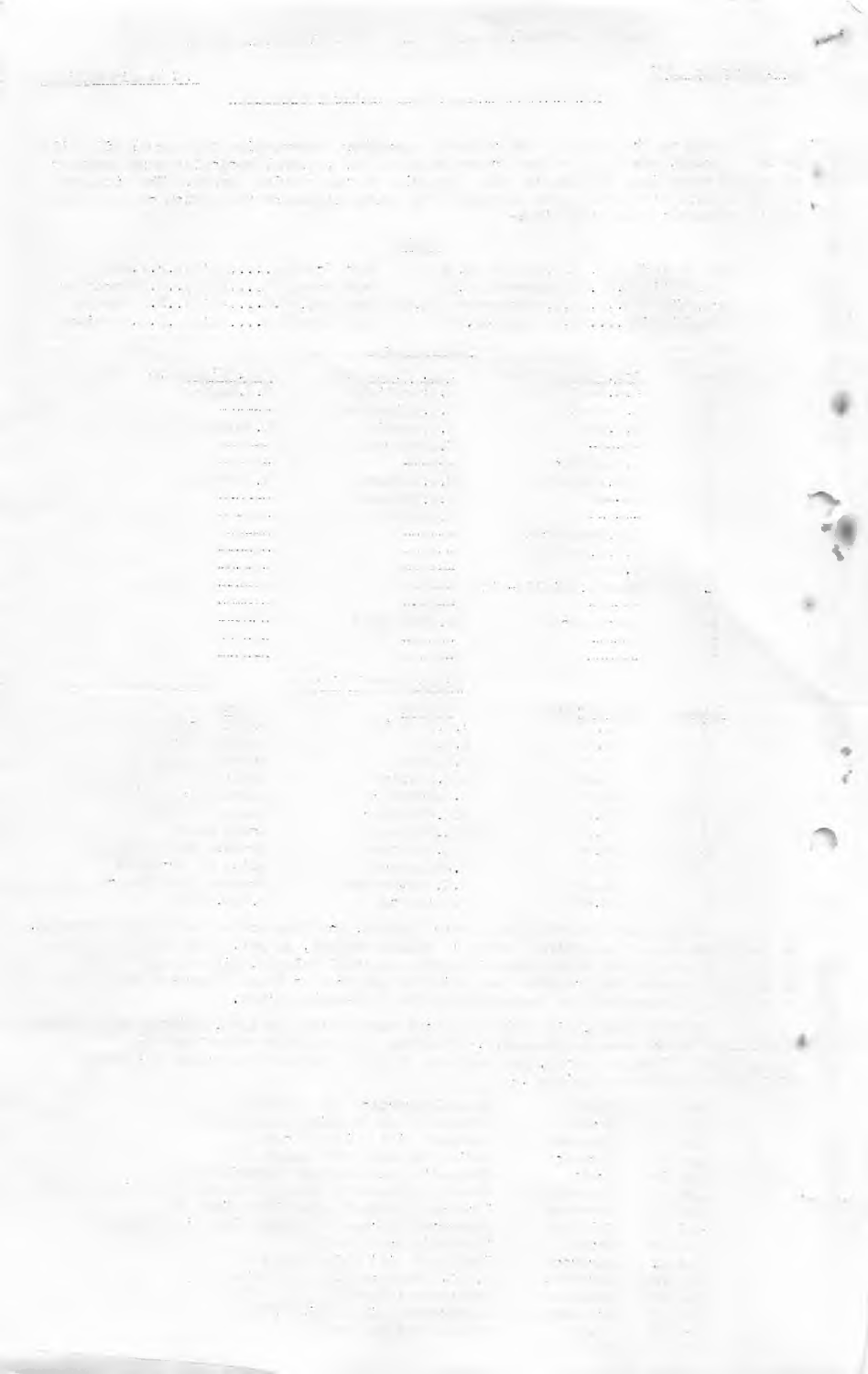BRITISH AUTOMOBILE RACING CLUB (Yorkshire Centre)

69

## SCARBOROUGH HILL CLIMB

|                                                              | &st. October 1967                                                                                                                                                   | Results                                                                                                                                                                                           |                                                                                         | RAC Permit RS/3655                                                                      |                                                                                  |
|--------------------------------------------------------------|---------------------------------------------------------------------------------------------------------------------------------------------------------------------|---------------------------------------------------------------------------------------------------------------------------------------------------------------------------------------------------|-----------------------------------------------------------------------------------------|-----------------------------------------------------------------------------------------|----------------------------------------------------------------------------------|
| No.                                                          | Name                                                                                                                                                                | Car                                                                                                                                                                                               | 1st. Run                                                                                | 2nd. Run                                                                                | Posn                                                                             |
|                                                              | Class One - Record 57.82                                                                                                                                            |                                                                                                                                                                                                   |                                                                                         |                                                                                         |                                                                                  |
| 1<br>$\,2$<br>$\mathbbmss{5}$<br>4<br>5<br>6                 | J.R. Sharp<br>J. Mead<br>K.R. Hardy<br>G. Wood<br>E. Stansfield<br>S.W. ransford                                                                                    | Austin Cooper<br>Morris Cooper<br>Morris Cooper S<br>Morris Cooper<br>Morris Cooper S<br>Ford Anglia                                                                                              | 60.44<br>64.73<br>------<br>66.41<br>60.51<br>62.85                                     | 60.78<br>63.91<br>67.24<br>66.24<br>58.41<br>61.73                                      | 4<br>8<br>ιo<br>9<br>$\!2$<br>6                                                  |
| $\boldsymbol{7}$<br>8<br>9<br>10<br>11                       | B. Abbey<br>K.S. Helliwell<br>T.J. Hayton<br>J.m. Radcliffe<br>J.C. England                                                                                         | Hillman Imp<br>Austin Cooper<br>Morris Cooper<br>Hillman Imp<br>Austin Cooper S                                                                                                                   | 62.75<br>59.62<br>------                                                                | Non Starter<br>60.83<br>58.96<br>63.75<br>Non Starter                                   | 5<br>3<br>7                                                                      |
| 12                                                           | J.W. Goodliff                                                                                                                                                       | Austin Cooper S                                                                                                                                                                                   | 53.44                                                                                   | 52.85                                                                                   | ľ                                                                                |
|                                                              | Class Two - Record56.56                                                                                                                                             |                                                                                                                                                                                                   |                                                                                         |                                                                                         |                                                                                  |
| $\bar{1}3$<br>14<br>15<br>16<br>17 <sup>°</sup>              | J. Coulter<br>P.M. Olieff<br>I.K. Hardy<br>C.R. Goodwin<br>C. W.A. Venter                                                                                           | Ford Cortina G.T.<br>Ford Cortina G.T.<br>Ford Cortina (.T.<br>Ford Cortina<br>Ford Cortina G.T.                                                                                                  | 66.83<br>62.43                                                                          | 68.18<br>71.94<br>Non Starter<br>Non Starter<br>63.08                                   | 4<br>5<br>3                                                                      |
| 18<br>19                                                     | G.F. Chippindale<br>A. Forrest                                                                                                                                      | Ford Cortina G.T.<br>Ford Cortina Super                                                                                                                                                           | 61.23<br>59.29                                                                          | 60.44<br>58.73                                                                          | $\mathbf 2$<br>Ĩ.                                                                |
|                                                              | Class Three - Record 54.70                                                                                                                                          |                                                                                                                                                                                                   |                                                                                         |                                                                                         |                                                                                  |
| 121<br>20<br>21<br>22                                        | M.R. Flather<br>J.R. Lee<br>J.M. Reiss<br>D.S. Stubbings                                                                                                            | Morris CooperS<br>Morris Cooper S<br>Ford Lotus Cortina<br>Austin Cooper S                                                                                                                        | 63.15<br>61.30<br>61.35                                                                 | Non Starter<br>63.10<br>60, 58<br>61.04                                                 | 14<br>12 <sub>1</sub><br>13                                                      |
| 25<br>24<br>25                                               | D.H. Faulkner<br>R. Wilkinson<br>D.R.C. Marshall                                                                                                                    | Ford Lotus Cortina<br>Morris Cooper S<br>Morris Cooper S                                                                                                                                          | 59.32<br>Non Starter                                                                    | Non Starter<br>59.17                                                                    | 11                                                                               |
| 26<br>27<br>$29\,$<br>30<br>31<br>32<br>33<br>34<br>35<br>36 | J.M. Busfield<br>D. bullen<br>T.R. Clapham<br>N. Porter<br>J. Heppenstall<br>M. Flather<br>J.R. Cussins<br>J.A. Sugden<br>K.N. Lee<br>G.W. Halliwell                | MorxisCooper S<br>Austin Cooper S<br>Alfa Romeo G.T.A.<br>Morris Cooper S<br>Ford Lotus Cortina<br>Morris Cooper S<br>Austin Cooper S<br>Ford Lotus Cortina<br>Austin Cooper S<br>Morris Cooper S | 58.44<br>54.99<br>55.23<br>58.66<br>59.42<br>56.24<br>54.56.<br>57.51<br>68.74<br>56.85 | 59.78<br>55.28<br>54.57<br>58.70<br>57.31<br>56.60<br>.54.17<br>55.80<br>53,72<br>58.07 | 9<br>4<br>$\mathbbm{S}$<br>10.<br>8<br>$\,6\,$<br>$\,2$<br>$\mathbf 5$<br>ı<br>7 |
| 28<br>37<br>38<br>39<br>40<br>41<br>42<br>43                 | Class Four - Record 53.06<br>$\overline{W}$ . E. Booth<br>R.G. Rowland<br>R.B. Trenholme<br>C.m. Luress<br>Dr. J.L. Ford<br>C.L. Pearson<br>R. Speak<br>$F.P.$ Kaye | Ford Lotus Cortina<br>Ford Lotus Anglia<br>Ford Martin Anglia<br>Ford Lotus Cortina<br>Morris Cooper S<br>Austin Cooper S<br>Ford Lotus Anglia<br>Morris Cooper S                                 | 63.52<br>60.67<br>56.49<br>56.01<br>Fail<br>55.40<br>55.14<br>51.43                     | 63.87<br>57.30<br>60.96<br>55.59<br>56.10<br>54.91<br>55.04<br>51.07                    | 8<br>7<br>6<br>4<br>$\mathbf 5$<br>$\rm{2}$<br>$\mathbb S$<br>$\mathbf 1$        |
| 44<br>45<br>46.<br>47<br>48<br>49                            | Class Five - Record 57.46<br>C.E. Bean<br>P. Varley<br>C.G. Green<br>G.J. Harrold<br>D.C. Welpton<br>R.D. Sutherland                                                | Triumph Spitfire<br>Austin Healey Sprite<br>Austin Healey Sprite<br>Austin Healey Sprite<br>Austin Healey Sprite<br>Austin Healey Sprite                                                          | 68.82<br>58.77<br>58.87<br>57.59<br>54.43<br>55.86                                      | 68.70<br>59.31<br>57.17<br>57.11<br>54.5L<br>55.40                                      | 6<br>$\mathbf 5$<br>4<br>$\mathbb S$<br>ı<br>$\mathbf 2$                         |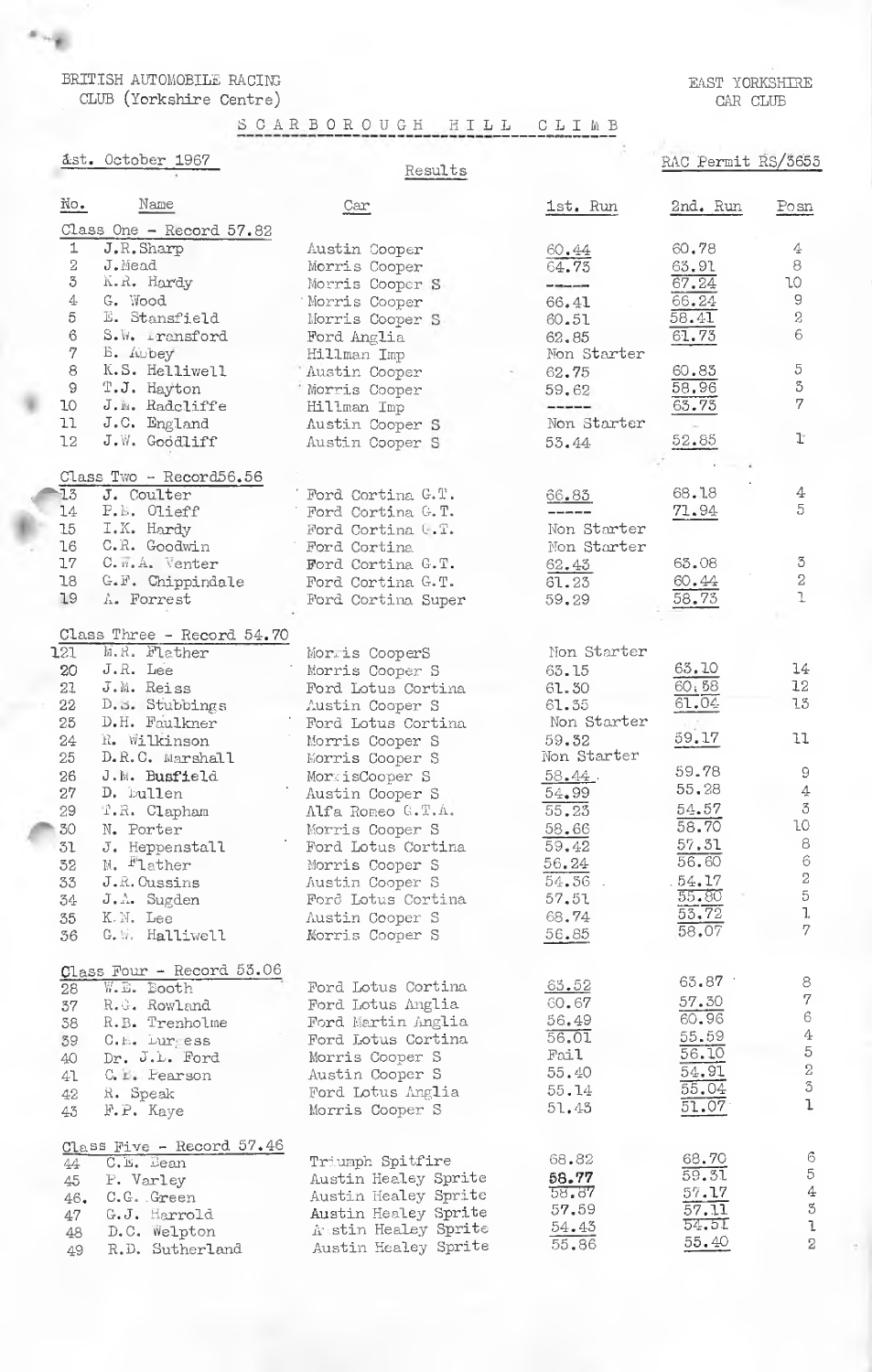| No.                   | Name                                                                                                                                                                                                                                                                                                                                                                                                                     | Car<br>mill often                   | lst. Run       | 2nd. Run            | Posn                                                          |
|-----------------------|--------------------------------------------------------------------------------------------------------------------------------------------------------------------------------------------------------------------------------------------------------------------------------------------------------------------------------------------------------------------------------------------------------------------------|-------------------------------------|----------------|---------------------|---------------------------------------------------------------|
|                       | Class Six - Record 55.68                                                                                                                                                                                                                                                                                                                                                                                                 |                                     |                | 61.60               | 11                                                            |
| $\overline{50}$       | I.R.A. Swift                                                                                                                                                                                                                                                                                                                                                                                                             | M.G.E.                              | 61.39          |                     | 12                                                            |
| 51                    | D.S. Yeadon                                                                                                                                                                                                                                                                                                                                                                                                              | $M_{\bullet}G_{\bullet}L_{\bullet}$ | 62.24          | 62.36               | 8 <sup>2</sup>                                                |
| 52                    | J.E. Ashcroft                                                                                                                                                                                                                                                                                                                                                                                                            | $^{\prime}$ -M.G.B.                 | 67.74          | 60.00               | 13                                                            |
| 53                    | M. Reinhard                                                                                                                                                                                                                                                                                                                                                                                                              | Triumph T.R.4.                      | 64.02          |                     | 6                                                             |
| 54                    | $J.E.$ $Iood$                                                                                                                                                                                                                                                                                                                                                                                                            | $M_{*}G_{*}\Gamma_{*}$              | 59.04          | 58.32               | $\bar{z}$                                                     |
| 55                    | S.J. Simpson                                                                                                                                                                                                                                                                                                                                                                                                             | T.V.R. 1800 S                       | 56.49          | 56.50               |                                                               |
| 56                    | J.W.P. Hilton                                                                                                                                                                                                                                                                                                                                                                                                            | T.V.R. 1800 S                       | Non Starter    |                     | 7                                                             |
| 57                    | J. Mountain                                                                                                                                                                                                                                                                                                                                                                                                              | . Triumph T.R. 4.                   | 59.87          | 59.30               | $10\,$                                                        |
| 58                    | W. Waterhouse                                                                                                                                                                                                                                                                                                                                                                                                            | . Triumph T.6                       | 68.17<br>60.15 | 60.60<br>60.04      | 9                                                             |
| 59                    | J.  Mickell-Lean                                                                                                                                                                                                                                                                                                                                                                                                         | Triumph - T.C                       | 58.52          | 58.28               | 5                                                             |
| 60                    | 1. Newton                                                                                                                                                                                                                                                                                                                                                                                                                | Austin Healey 3000                  | 58.09          | 58.35               | $\stackrel{\scriptscriptstyle\wedge}{\scriptscriptstyle\div}$ |
| 61                    | R.L. Stross                                                                                                                                                                                                                                                                                                                                                                                                              | $M_{*}G_{*}L_{*}$                   | 57.04          | 56.82               |                                                               |
| 62                    | N.L. Hodkin                                                                                                                                                                                                                                                                                                                                                                                                              | h.C.B.                              | 54.60          | 55.46               | $\frac{3}{1}$                                                 |
| 63                    | E.A. Worswick                                                                                                                                                                                                                                                                                                                                                                                                            | Lustin Healey 3000                  |                |                     |                                                               |
|                       | Class Seven - Record 52.35.                                                                                                                                                                                                                                                                                                                                                                                              |                                     |                |                     | 7                                                             |
| 122                   | P. Wynn-Jones                                                                                                                                                                                                                                                                                                                                                                                                            | Aston Lartin D. B. 6                | 56.20          | 55.85<br>56.96      |                                                               |
| 65                    | H.J.H. Walker                                                                                                                                                                                                                                                                                                                                                                                                            | Jaguar XK120                        | 58.38          | 54.49               | $\frac{8}{6}$                                                 |
| 66                    | J.m.H. Lambert                                                                                                                                                                                                                                                                                                                                                                                                           | Jaguar E Type                       | 63.84<br>51.75 | 51.25               |                                                               |
| 67                    | H.R. Crowther                                                                                                                                                                                                                                                                                                                                                                                                            | Jaguar E. Type                      |                | 54.14               | $\circ$                                                       |
| 68                    | W.T. Wood                                                                                                                                                                                                                                                                                                                                                                                                                | Jaguar E Type                       | 52.94<br>53.18 | 52.40               | $\frac{A}{\Delta}$                                            |
| 69                    | A. Mountain                                                                                                                                                                                                                                                                                                                                                                                                              | Jaguar E Type                       |                | 51.46               | $\overline{2}$                                                |
| 70                    | J. Thomson                                                                                                                                                                                                                                                                                                                                                                                                               | . Ja uar E Type                     | 51.30          | 52.00               | $\mathbb S$                                                   |
| 71                    | D.P. btead                                                                                                                                                                                                                                                                                                                                                                                                               | Jaguar E T'pe                       | 52.02          |                     |                                                               |
|                       |                                                                                                                                                                                                                                                                                                                                                                                                                          |                                     |                |                     |                                                               |
|                       | Class Eight - Record 50.45                                                                                                                                                                                                                                                                                                                                                                                               | Cox C.T.L.                          | 55.93          | 55.31               | 5                                                             |
| $\overline{72}$       | A. n. Raylor                                                                                                                                                                                                                                                                                                                                                                                                             | Ford Marcos G.T. 1500               | Non Starter    |                     |                                                               |
| 73                    | J. White                                                                                                                                                                                                                                                                                                                                                                                                                 | Forsche C.6 G.T.                    | Non Starter    |                     |                                                               |
| 74                    | G.V. Tyack                                                                                                                                                                                                                                                                                                                                                                                                               | A.C. Eristol                        | 61.39          | 60.42               | 6                                                             |
| 75                    | J.S. Nickell-Lean                                                                                                                                                                                                                                                                                                                                                                                                        | Lotus Elan                          | 54.12          | 55.84               | $\triangleq$                                                  |
| 76                    | S Smith                                                                                                                                                                                                                                                                                                                                                                                                                  | Lotus Elan                          | 55.07          | 53,20               | $\bar{5}$                                                     |
| 77                    | M.E. Tebb                                                                                                                                                                                                                                                                                                                                                                                                                | Lotus Elan                          | 51.38          | 50.76               | l                                                             |
| 78                    | L.S. Stross                                                                                                                                                                                                                                                                                                                                                                                                              | Porsche 911S                        | 58.45          | 53.16               | $\bar{2}$                                                     |
| 79                    | G. Durham                                                                                                                                                                                                                                                                                                                                                                                                                |                                     |                |                     |                                                               |
|                       | Class Nine - Record 48.64.                                                                                                                                                                                                                                                                                                                                                                                               |                                     |                | $X = -\pi_{\rm in}$ |                                                               |
|                       | 80 V.A. Smith                                                                                                                                                                                                                                                                                                                                                                                                            | Fentley R Type Special              | 59.49          | 62.88               | 2                                                             |
|                       | S.A. Robinson                                                                                                                                                                                                                                                                                                                                                                                                            | Ginetta G. L) Ford                  | Non Starter    |                     |                                                               |
| 81                    | J. Cuff                                                                                                                                                                                                                                                                                                                                                                                                                  | Jaguer E Type                       | Non Starter    |                     |                                                               |
| 82                    | G.M. Dung orth                                                                                                                                                                                                                                                                                                                                                                                                           | T.V.R. 200 Ford                     | 50.67          | 51,12               |                                                               |
| 83.                   | $\mathbf{A} = \mathbf{A} \mathbf{A} + \mathbf{A} \mathbf{A} + \mathbf{A} \mathbf{A} + \mathbf{A} \mathbf{A} + \mathbf{A} \mathbf{A} + \mathbf{A} \mathbf{A} + \mathbf{A} \mathbf{A} + \mathbf{A} \mathbf{A} + \mathbf{A} \mathbf{A} + \mathbf{A} \mathbf{A} + \mathbf{A} \mathbf{A} + \mathbf{A} \mathbf{A} + \mathbf{A} \mathbf{A} + \mathbf{A} \mathbf{A} + \mathbf{A} \mathbf{A} + \mathbf{A} \mathbf{A} + \mathbf{A$ |                                     |                |                     |                                                               |
|                       | Class Ten - Record 55.00                                                                                                                                                                                                                                                                                                                                                                                                 |                                     | 57.01          | 56.92               | l                                                             |
| 85                    | C.A.R. Fowler                                                                                                                                                                                                                                                                                                                                                                                                            | Welstor-Ford                        | 60.31          | 58.90               | 5                                                             |
| 86                    | L.J. Cowie                                                                                                                                                                                                                                                                                                                                                                                                               | Mallock U2 Ford                     | 57.88          | 58.88               | -2                                                            |
| 87                    | R. Hardy-Birt                                                                                                                                                                                                                                                                                                                                                                                                            | Lotus 7 Ford                        | Retired        |                     |                                                               |
| 88                    | $P.D.$ Newby                                                                                                                                                                                                                                                                                                                                                                                                             | Mallock U2 Ford                     | 65.96          | 58.16               | $\mathbbm{S}$                                                 |
| 89.                   | T. Jones                                                                                                                                                                                                                                                                                                                                                                                                                 | Lotus 7 B.M.C.                      | 73.15          | 58.46               | 4                                                             |
| 91                    | J.S. Obank                                                                                                                                                                                                                                                                                                                                                                                                               | Mallock U2 Ford                     |                |                     |                                                               |
|                       | Class Eleven - Record 49.58                                                                                                                                                                                                                                                                                                                                                                                              |                                     |                | 52.80               | $\sqrt{2}$                                                    |
|                       | G. Whittingham                                                                                                                                                                                                                                                                                                                                                                                                           | Lotus 7 Ford                        | 51.57          | 54.63               | $\mathbb S$                                                   |
| 90                    | D. Gray                                                                                                                                                                                                                                                                                                                                                                                                                  | Mallock U2 Ford                     | 53.66          | 54.19               | $\mathcal{A}$                                                 |
| 92 <sub>1</sub><br>93 | J. Ward                                                                                                                                                                                                                                                                                                                                                                                                                  | Ford Special                        | 55,68          | 51.14               | ı                                                             |
| 94                    | I. Tartran                                                                                                                                                                                                                                                                                                                                                                                                               | Lotus 7 Ford                        | 50.99          |                     |                                                               |
|                       |                                                                                                                                                                                                                                                                                                                                                                                                                          |                                     |                |                     |                                                               |
|                       | Class Twelve - Record 48.74                                                                                                                                                                                                                                                                                                                                                                                              | Lola Clinax                         | 55.68          | 55.47               | 4                                                             |
| 95                    | F.V. Lidgley                                                                                                                                                                                                                                                                                                                                                                                                             | Lotus 11 Climax                     | 59.53          | Fail                | $\overline{5}$<br>l                                           |
| 96                    | D.K. Pega                                                                                                                                                                                                                                                                                                                                                                                                                | Elva ik. 7sBMW                      | 50.84          | 51.50               |                                                               |
| 97                    | Miss G. Baillie Hill                                                                                                                                                                                                                                                                                                                                                                                                     | Elva Climax Mk. 6                   | 52.96          | 55.23               | $\mathbb S$<br>$\bar{2}$                                      |
| 98                    | C. Winder<br>P. Edmondson                                                                                                                                                                                                                                                                                                                                                                                                | DRW Ford                            | 52.99          | 51.53               |                                                               |
|                       | 99                                                                                                                                                                                                                                                                                                                                                                                                                       |                                     |                |                     |                                                               |

 $-2-$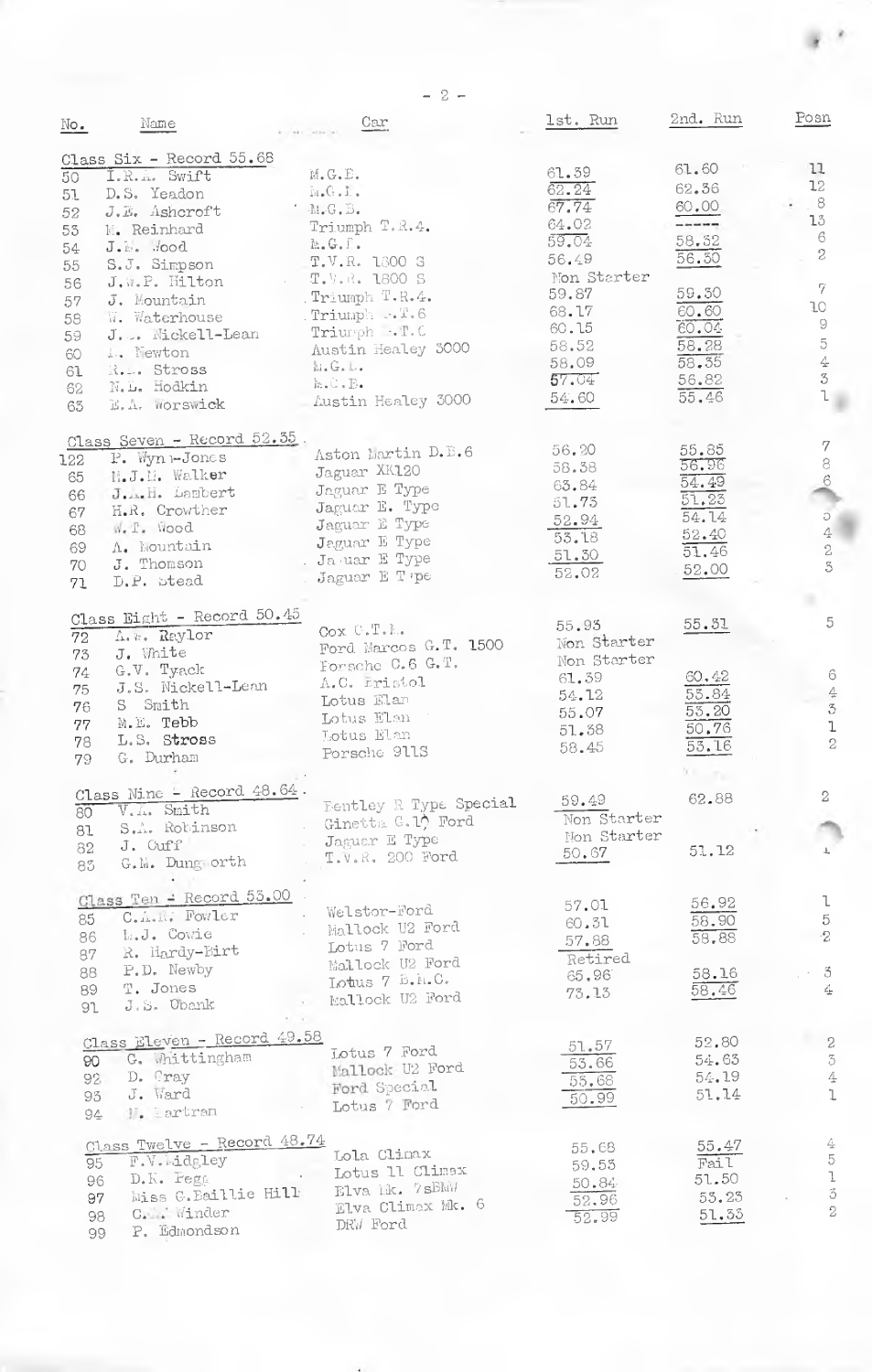|                  |                                                                                                                                                                               | $-3-$                                                                                                                                     |                                                                     |                                                             |                                                                    |
|------------------|-------------------------------------------------------------------------------------------------------------------------------------------------------------------------------|-------------------------------------------------------------------------------------------------------------------------------------------|---------------------------------------------------------------------|-------------------------------------------------------------|--------------------------------------------------------------------|
| No.              | Name                                                                                                                                                                          | Car                                                                                                                                       | lst. Run                                                            | 2nd. Run                                                    | Posn                                                               |
| $\overline{100}$ | Class Thirteen - Record 51.12<br>$L, J$ . Hunt<br>101 J.R. Walton<br>102 M. Starbuck<br>103 G. Tatham<br>104 D. Hodgson<br>105 J.W. NicCartney<br>106 D.A. Harrison           | Jupiter T.R.2<br>Walton Bristol Mk. 4<br>Chrysler Special<br>Lister Chevrolet<br>Jaguar C Type<br>Felday 4 L.R.M.<br>Crossle 10S Buick    | 67.41<br>54.58<br>50.98<br>51.38<br>52.93<br>50.78<br>49.94         | 60.13<br>54.82<br>51.25<br>51.43<br>53.63<br>49.71<br>47.50 | 7<br>6<br>$\mathbb S$<br>$\frac{\hat{c}_1^2}{2}$<br>5<br>$\bar{2}$ |
|                  | Class Fourteen - Record 48.27<br>123 R.W. Wainwright<br>107 F.H.D. Crosby<br>108 J.m. Forster<br>109 R. Dlackmure<br>110 A. Staniforth<br>111 J. Johnstone<br>112 J. Thornton | Lotus 24<br>Mamba ik. III B.M.C.<br>Minnehaha . M.C.<br>Terrapin Mk. 2 B. L.C.<br>Terrapin-Min Ek. 1<br>Lotus 18 Crosford<br>Mamba hk. 2M | Non Starter<br>52.12<br>56.79<br>50.78<br>49.66<br>$-7.49$<br>51.28 | 59.13<br>58.80<br>50.49<br>49.10<br>49.10<br>49.84          | 5<br>6<br>$\stackrel{A}{\pm}$<br>$\bar{2}$<br>ľ<br>$\overline{3}$  |
|                  | Class Fifteen - Record 45.95<br>113 B.R. Bailey<br>114 N.R. Noy<br>115 F.G. Fenwick<br>116 J. Eosomworth<br>117 J.T. Eutterworth<br>118 F.W. Smith                            | Lotus 20 Ford<br>Cooper Climax<br>Erabham B.T.16 Ford<br>Lotus 22/31 Ford<br>Erabham B.T.14 Dragon<br>Bratham 1.T.14 Fort                 | 55.27<br>56.80<br>52.28<br>Retired<br>46.41<br>47.03                | 56.39<br>57.37<br>51.10<br>45.46<br>46.77                   | 4<br>$\,$ 5 $\,$<br>$\bar{5}$<br>$\overline{2}$                    |
| 119<br>120       | Class Sixteen - Record 46.12<br>D. Hepworth<br>P. Lewson                                                                                                                      | Era.'n Traco Oldsmobile<br>L.R.M. 4 M.D.                                                                                                  | 44.15<br>44.72                                                      | 44.58<br>44.62                                              | 1<br>2                                                             |

٠

ALE "TOP TE " RUN OFF

| F.T.D. Posn                                               |                                                                  |                                                                                                                                                                |                                                                               |                                                                                        |                                            |
|-----------------------------------------------------------|------------------------------------------------------------------|----------------------------------------------------------------------------------------------------------------------------------------------------------------|-------------------------------------------------------------------------------|----------------------------------------------------------------------------------------|--------------------------------------------|
| after class<br>runs                                       | Car.<br>$\underline{\text{No}}$ .                                |                                                                                                                                                                | lst. Run                                                                      | 2nd. Run                                                                               | Posn                                       |
| l.<br>2.<br>3.<br>4.<br>5.<br>6.<br>7.<br>8.<br>9.<br>lΟ. | 119<br>120<br>118<br>106<br>110<br>105<br>112<br>109<br>83<br>78 | D. Hepworth<br>P. Lawson<br>F.W. Smith<br>D.A. Harrison<br>St niforth<br>J.M. LeCartney<br>J. Thornton<br>R. <i>Elackmore</i><br>G.M. Dungworth<br>L.S. Stross | 43.63<br>45.76<br>47.56<br>49.19<br>50.90<br>49.71<br>49.82<br>50.59<br>50.89 | 44.11<br>43.49<br>46.06<br>46.66<br>48.55<br>51.75<br>48.77<br>50.24<br>50.17<br>50.05 | 2<br>3<br>4<br>5<br>10<br>6<br>9<br>8<br>7 |

## AWARDS

| F.T.D.<br>2nd $F.T.D.$<br>$5rd$ $F.T.D.$<br>4th F.T.D.                                                                                                                                                                                       | P.G. Lawson<br>D. Hepworth<br>$F_*$ $\parallel$ . Smith<br>D.L. Harrison                                                                                                                                   | Touring:                                                                                                                                                                                                                                      | F.P. Kaye<br>Marque 'Y': H.R. Crowther<br>Spl. G.T.: L.S. stross<br>Sports/Racing:------------ |                                                                                                                                                                                                 |
|----------------------------------------------------------------------------------------------------------------------------------------------------------------------------------------------------------------------------------------------|------------------------------------------------------------------------------------------------------------------------------------------------------------------------------------------------------------|-----------------------------------------------------------------------------------------------------------------------------------------------------------------------------------------------------------------------------------------------|------------------------------------------------------------------------------------------------|-------------------------------------------------------------------------------------------------------------------------------------------------------------------------------------------------|
| Class<br>$\mathbf 2$<br>$\mathbb S$<br>$\stackrel{\scriptstyle\wedge}{\scriptstyle\pm}$<br>$- - -$<br>5<br>$\mathfrak S$<br>7<br>----<br>8<br>9<br><b>10</b><br>lΙ<br>$\frac{12}{15}$<br>$\frac{12}{15}$<br>$\frac{1}{16}$<br>$\frac{1}{10}$ | 1st Class<br>J.w. Goodliffe<br>A. Forrest<br>K.N. Lee<br>D.C. Welpton<br>E.A. Worswick<br>G.M. Dungworth<br>C.A.R. Fowler<br>M. Fartram<br>Miss G. Baillie Hill<br>A. Harrison<br>Johnstone<br>Eutterworth | CLASS AWARDS<br>2nd Class<br>E. Stansfield<br>G.F. Chippindale<br>J.R. Cussins<br>C.B. Fearson<br>S.J. Simpson<br>J.F. Thomson<br>C. Durham<br>Staniforth<br>24. T.R. Clapham excluded from awerds for not presenting his car for eligibility | 3rd Class<br>T.J. Hayton<br>----<br>D. Bullen<br>N.L. Hodkin                                   | Class Record<br>Plaques<br>J.W.Goodliffe<br>K.r. Lee<br>$F. F.$ Kaye<br>D.C. Welpton<br>E.A. Worswick<br>H.R. Crowther<br>J.Johnstone<br>L.S.Stross<br>F.W.Smith<br>D.A.Harrison<br>F.G. Lawson |